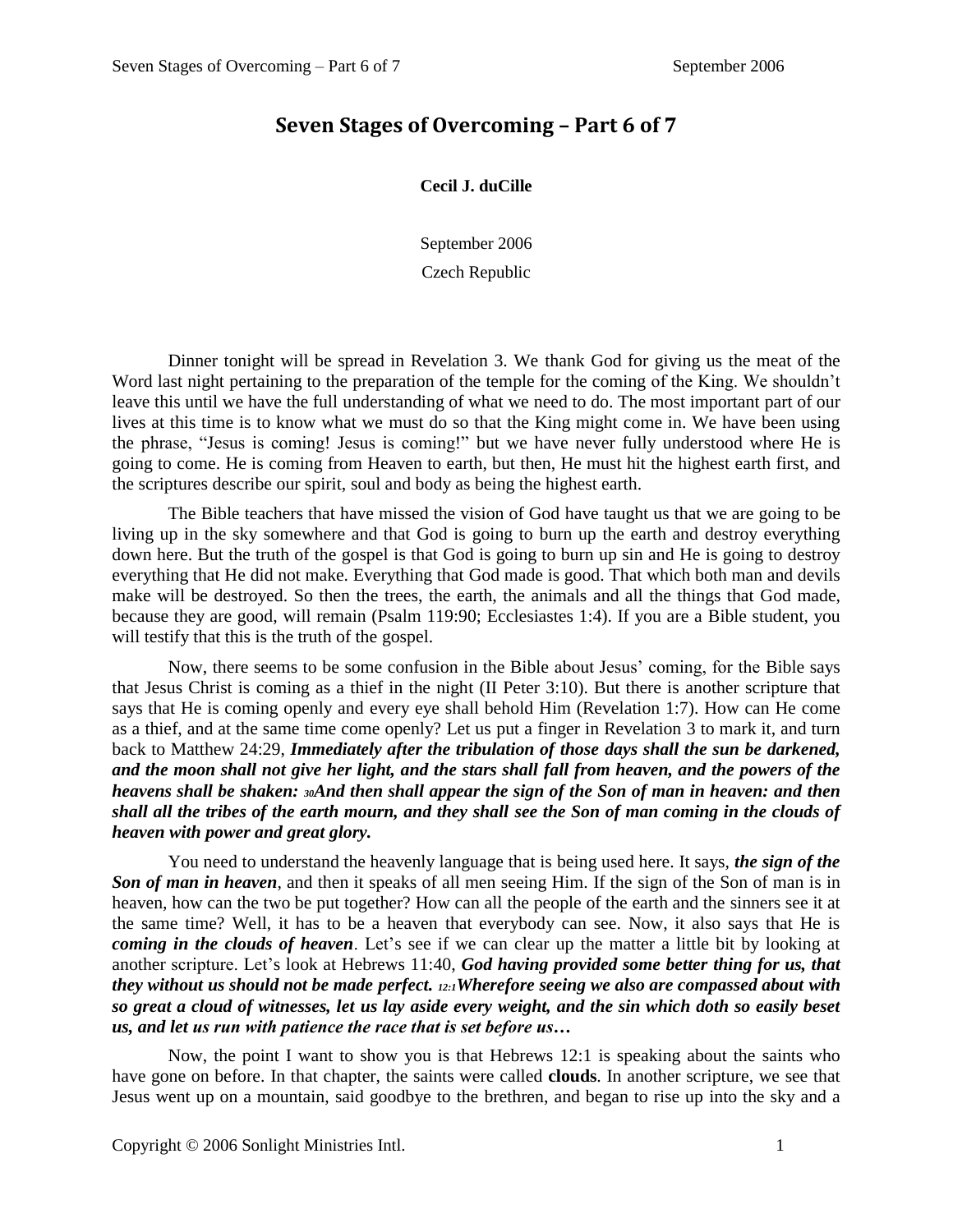cloud came over and took Him away (Acts 1:9). The scripture said that this same Jesus will come back down in this same way that He went up (Acts 1:11). These are not natural clouds or rain clouds that the Bible is talking about. So, the same cloud of witnesses that took Him away will come back with Him when He returns.

So, then, if we go back to Matthew, we can see that this cloud of witnesses is coming with Jesus when He returns. Let's make sure that we are *rightly dividing the word of truth* (II Timothy 2:15). He said, *Immediately after the tribulation of those days shall the sun be darkened, and the moon shall not give her light.* You know that the moon gets her light from the sun, so if the sun is darkened, it follows that the moon wouldn't give any light. But He said that *the stars shall fall from heaven*. Let me give you an explanation to this scripture. When Joseph dreamed, he told his father the dream. He said he saw the sun, the moon, and the eleven stars bow before him. His father interpreted the dream to mean that his mother, his father, and his eleven brothers were going to bow before him. His father was depicted in the dream as the sun, his mother as the moon, which is the church, and his brothers as the stars (Genesis 37:9-10).

Now, because the Bible says that the sun, the moon and the stars are there forever (Genesis 8:22), then we realize that He (God), in Revelation, must be speaking metaphorically of the sun, the moon and the stars - in a type and shadow. So, we should read the scriptures like this: *Immediately after shall the* (sons of God) *be* (sacrificed) *from heaven,* (and the Lord shall withdraw His light/His presence from the world) *and* (then shall Jesus appear). In other words, they won't have the church any more. They won't have the saints any more. Then Jesus will appear. That is the picture that we see here.

All right, let's go back to Revelation 3:1, *And unto the angel of the church in Sardis write; These things saith he that hath the seven Spirits of God, and the seven stars; I know thy works, that thou hast a name that thou livest, and art dead. 2Be watchful, and strengthen the things which remain, that are ready to die: for I have not found thy works perfect before God. 3Remember therefore how thou hast received and heard, and hold fast, and repent. If therefore thou shalt not watch, I will come on thee as a thief, and thou shalt not know what hour I will come upon thee.*  Let us go back to Matthew and look at something there. The Lord is saying that He is coming as a thief. Matthew 24:40, *Then shall two be in the field; the one shall be taken, and the other left. <sup>41</sup>Two women shall be grinding at the mill; the one shall be taken, and the other left.* Now, could you tell me what your Czech Bible has for that word *taken*? It says *taken*, but in your language, do you have a good *taken* and a bad *taken*, like arrested? (No.) Well, in the Greek, it speaks of being arrested. You see, you can take a wife unto yourself. You can take something good. But you can also take poison, and you can be taken by being arrested and taken to prison. Well, this word in the Greek says "taken to judgment," arrested and taken to judgment.

Remember now, we are going to have a short time for you to question the word, so if there is something that is not clear, make a little note. Now, verse 42 says, *Watch therefore: for ye know not what hour your Lord doth come. 43But know this, that if the goodman of the house had known in what watch the thief would come, he would have watched, and would not have suffered his house to be broken up. 44Therefore be ye also ready: for in such an hour as ye think not the Son of man cometh. 45Who then is a faithful and wise servant, whom his lord hath made ruler over his household, to give them meat in due season?* I want you to notice that God is not talking here about giving them milk. He is talking about giving them meat. Your Bible has what for *meat*? (Food in general.) Can you say *meat*? (Yes.)

You see, the Lord only allowed the Bible to be written in two languages. One is the Hebrew language and the other is the Greek; of course, God made all the languages except for the ones that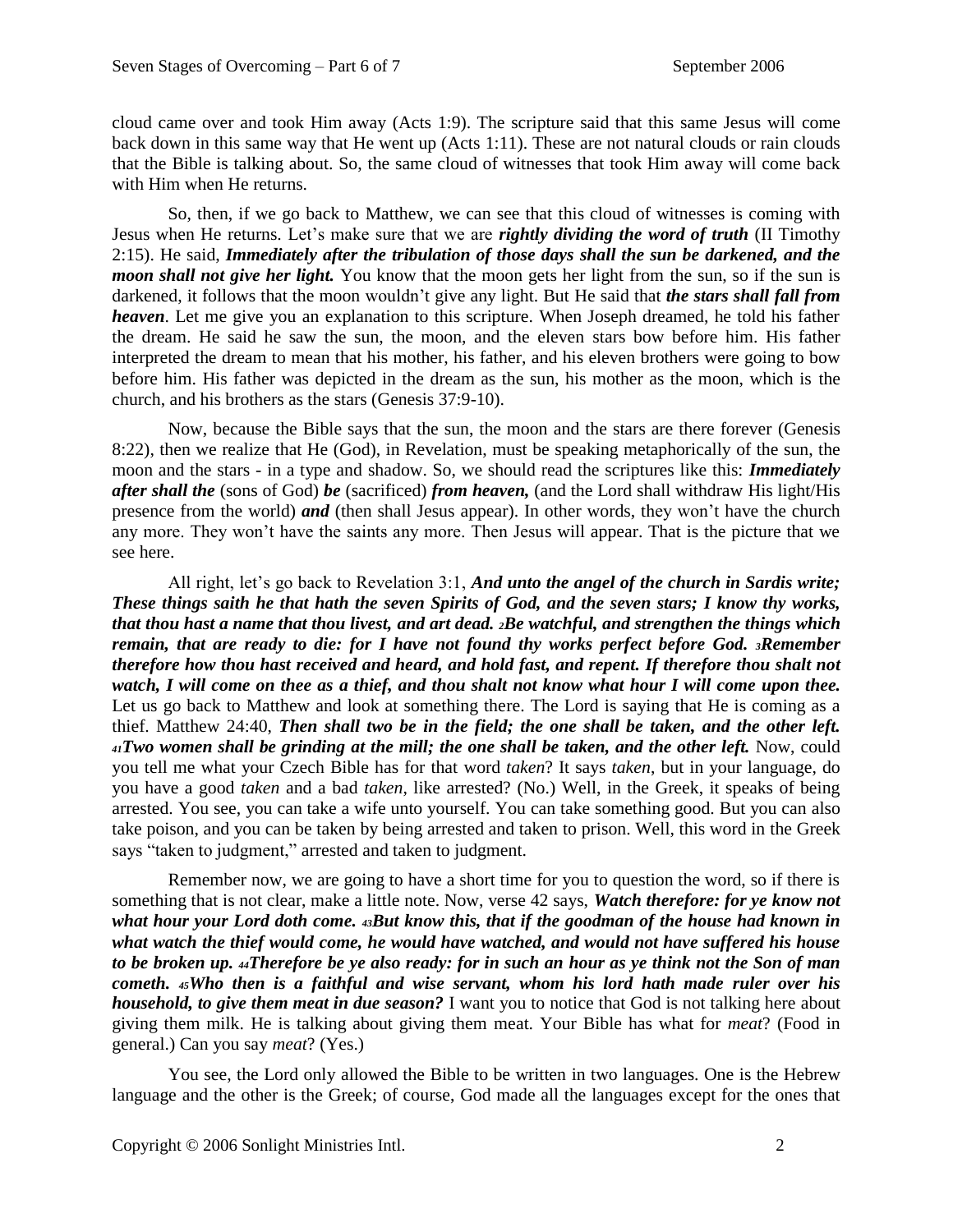man made from what God made. I believe that the Slavic languages were made by God at the tower of Babel - but your fathers have added things to them, so the languages that evolved from what God made really don't express the fullness of the Word that God spoke in the Hebrew and the Greek. That is why every child of God must study the Word of God and be careful that he knows something about the other languages in which God has written. The Czech language here has said *food*, and *food* is very general. Sister, can you tell me what word the Ukrainian language has? Okay, it just uses a word that means food in general. Do you have a Hungarian Bible there? What does it say? It has the same meaning as the Czech Bible. Well, it is good for you to know that the English here says *meat*, that it is the correct rendition and that when the scriptures speak of meat, they speak of it as being strong food.

Could we pursue it a little further? All right, let's look for the scripture where Paul speaks of meat being strong food, and how those who are exercised in the Spirit eat meat. That is in Hebrews. Now, I'm going to read the English for you here. Hebrews 5:13, *For every one that useth milk is unskilful in the word of righteousness: for he is a babe.* Now, what did the Czech say? It says milk. So, it says milk definitely. Ukrainian? Hungarian? Everybody's Bible agrees that the correct translation is milk. Well, all right, that is milk. Now, how do they do verse 14? *14But strong meat belongeth to them that are of full age, even those who by reason of use have their senses exercised to discern both good and evil.* So, what does the Czech say? (General food, strong food.) Hallelujah! Ukrainian? Hungarian? They all say *strong food*. All of you seem to be translated from the same base. Be sure you check that out. Amen. Praise God.

So, we go back to Matthew. In any event, there was a difference because in Matthew, the Czech Bible says just *general food*, but in Hebrews it said *strong food*. Matthew 24:46, *Blessed is that servant, whom his lord when he cometh shall find so doing.*

So we have settled it then, that there is a coming of Jesus where He is creeping up on you. Let's make sure that we show the scripture for it. I Thessalonians 5:2, *For yourselves know perfectly that the day of the Lord so cometh as a thief in the night. 3For when they shall say, Peace and safety; then sudden destruction cometh upon them, as travail upon a woman with child…* So, you see, this passage insinuates that some people are going to be caught unaware that God is coming as a thief in the night.

Also, II Peter 3:10, *But the day of the Lord will come as a thief in the night; in the which the heavens shall pass away with a great noise, and the elements shall melt with fervent heat, the earth also and the works that are therein shall be burned up. 11Seeing then that all these things shall be dissolved, what manner of persons ought ye to be in all holy conversation and godliness, <sup>12</sup>Looking for and hasting unto the coming of the day of God, wherein the heavens being on fire shall be dissolved, and the elements shall melt with fervent heat?*

Now, the question is asked, "What manner of people ought we to be?" In other words, it is not a matter of how much money you have or how much you don't have, how nice a house you have or what you don't have, how many cars you have or what you don't have; it doesn't matter in this case. But it is God asking us if we are ready for such a day. I believe, for us here, that this is the first time that God is pinpointing READINESS. He is dealing with how you might be safe and sure that you are ready.

How do we get the mind ready? The mind is brought to a place of readiness by the Word of God. The Bible says that we must "hide the Word of God in our hearts" (Psalm 119:11). You know, as a young man, as I have told you, sometimes I would kneel down to pray and my mind would be gone. It would have flown off. I would bring it back and start to pray again and off it would go again. Sometimes you struggle for an hour to get your mind to pray or even to say, "Lord Jesus." I'm sure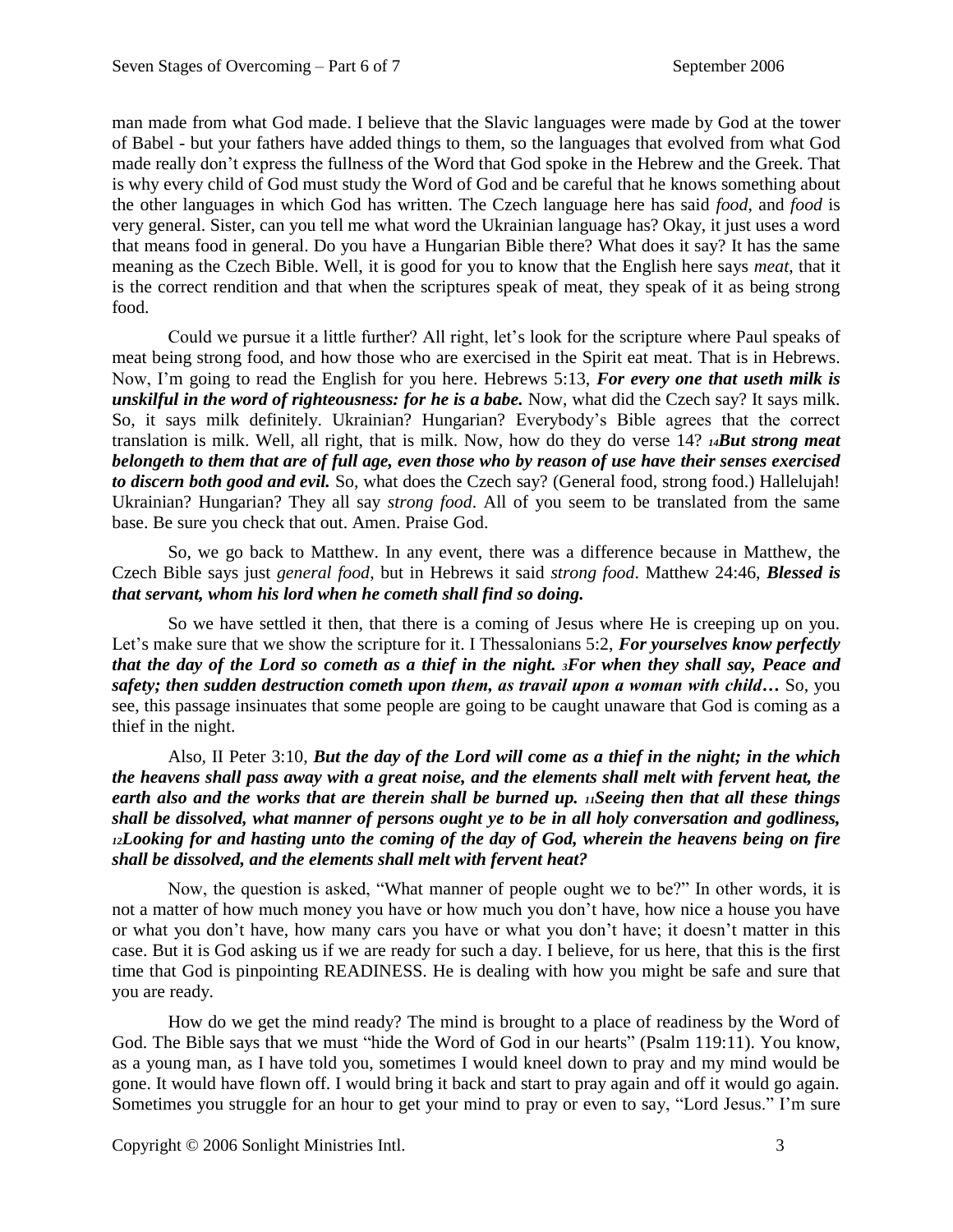that is happening to some of you here. Because of that, you must find out how to fix the mind. So, as a young man, I asked God, "How can I get my mind not to stray?" I am going to tell you how He taught me, and you are going to try it out and see if it works for you.

He said that you take a good story in the Bible, something that is very exciting and interesting and read through the story one time. Then you look back on the story and begin to think, "Why is this in the Bible?" and you begin to see that it is in the Bible because in the story there is something of the gospel that God wants to pinpoint for you. I remember the first story that He gave me and it has lasted me the whole of my life. It is the story of Samson (Judges 13-16).

Now, an angel came to Samson's mother one day and the angel told her that she was going to have a child and that he would be the deliverance of Israel. The woman said, "Wait a minute, please, so I can go call my husband." Now, that was a smart woman. "I am not going to talk to any angel unless my husband is here. I don't know what kind of an angel you are, but you wait, please. Hold on and let me go get my husband."

When the husband came, the first thing the husband did was to check out the angel. He said, "What is your name?" The angel said to him, "Seeing as I don't want to tell you my name, why do you ask?" In other words, the angel told the husband that he (the husband) knew that the angel was not going to want to tell him his name, because no angel of God will tell you his name. Did you know that? We only have the name of three angels of God in the Bible. The first one is Michael, "like God;" the second one is Gabriel, "messenger of God;" and the third one is Heylel, who became Satan, and there is no other name of an angel of God in the Bible. The reason is, that if God gave you the names of His angels, men would start worshiping them. So, when you go into certain churches, you see "St. Michael," "St. Gabriel," and then we have "Raphael," "Uriel" - any other name besides Michael and Gabriel is from hell. So, in worshiping, in putting up the statue of Uriel and Raphael, THOSE are putting up the devil's statues and worshiping them.

Hear what He says in Exodus 20:4, *Thou shalt not make unto thee any graven image, or any likeness of any thing that is in heaven above, or that is in the earth beneath, or that is in the water under the earth: 5Thou shalt not bow down thyself to them, nor serve them*… So, if you have a picture or a statue of Mary, a picture or statue of Gabriel, Michael, Uriel, Raphael… BURN THEM! A statue of Jesus, a picture of Jesus - BURN IT! God says, "Thou shalt not make any likeness or image of Jesus, Mary, anybody, to bow down to them and to serve them." You know, if you have a picture of Jesus in your house, the little children grow up to believe that it is Jesus. Don't have it!

Anyhow, let's go back to the mind. He told me to study this story of Samson, and the first lesson that I learned was how the man dealt with the angel. As a Jew, he knew that you should not make any oblation or sacrifice to any angel or to any other being besides God. So, the next thing he said to the angel was, "Wait here a bit and let me get a sacrifice and offer it to you." The angel said, "You can go get your kid, you can make your sacrifice, but you won't offer it to me, you will offer it to God." So when they offered the sacrifice, the angel took his staff and touched it and the fire went up and he went up in the fire (Judges 13).

So, this child was born and when he reached the age of accountability or maturity, (in Jewish law it is like 30 years of age), they said he started to behave funny. He was getting in the

Spirit and he would go maybe "prayerwalking" and they couldn't understand him. But one day he came to his parents and said, "I saw a girl down in Timnath, and I love her and I want to marry her" (Judges 14). Now, no Jew is supposed to marry a Gentile, but he said that there was a Gentile girl down there whom he wanted to marry. His parents were very distressed about it, but they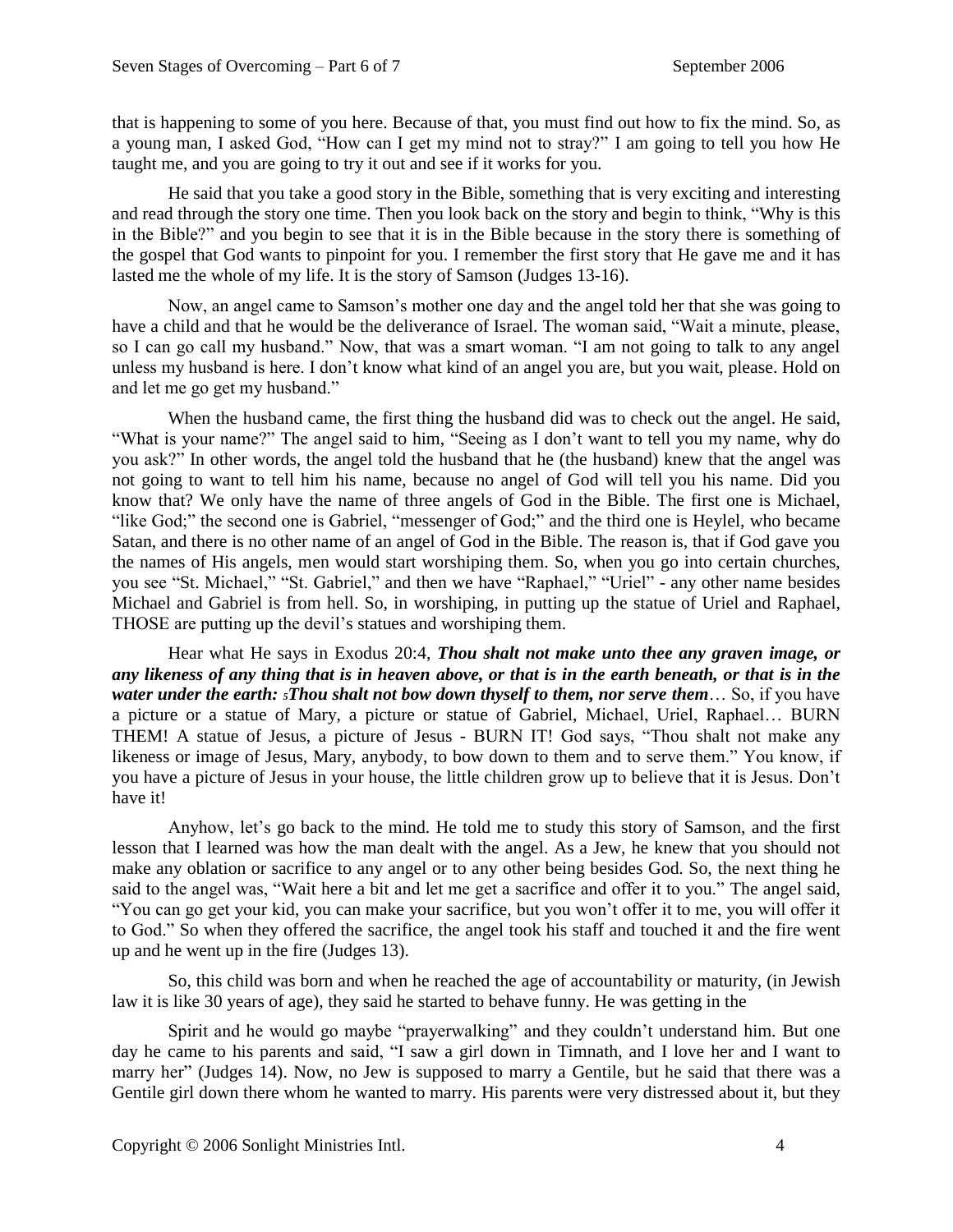said, "All right, we will have to go along with him." They decided to go down to Timnath to meet the parents and to meet this girl. While they were on their way, going down, he stopped back to be very private in a bush, in a wood, and a lion came out at him. The Bible said it was not an old, sick lion; it was a strong, young lion.

Your Bible is very specific. The Bible said that he did something that no human being could do. He confronted the lion, grabbed him by his mouth and tore him in two pieces. Now, as far as I know, the only thing that could do that is a bomb. So then, Samson acted like a bomb, he tore the lion in two and he left the carcass there. He went back and he did not tell his parents.

I am not going to give you the whole story because that would take the rest of the day. It is a message by itself. But after I got finished reading that very interesting story, in my mind I began to analyze the thing. It was impossible for him to tear the lion. It was incorrect for him to want to marry a girl from Timnath. It was peculiar that he killed 30 men to satisfy those who had used wrong means to get the meaning ofhis riddle.

I said to the Lord, "Why did You put a story like this in the Bible?" Because I understood that every story in the Bible was pointing to Jesus. Did you all know that, that every story in the Bible points to Jesus? And there were many stories that never went into the Bible. So, the Bible specifically said that He came DOWN from Jerusalem to Timnath. Anytime you read your Bible and it says a thing went "DOWN," it has a specific meaning. For it says that when Abraham went DOWN south, he got into all kinds of trouble. It says the man that the good Samaritan helped was going DOWN from Jerusalem to Jericho (Luke 10). So, the moment I read DOWN, I asked, "What is the meaning of him coming DOWN to Timnath?"

God said, "Samson is a type of Christ." Ah! So, if Samson is a type of Christ, then the woman he married is a type of us. And then you begin to go from point to point with the thoughts. By the time you realize what is happening, most of your spare time is taken up with thinking about the Word of God. Then the Word of God begins to take the place of the idle thoughts that you used to have. So, you can understand how God begins to work in your mind by you directing your mind to the Word of God.

The next thought He gave me was the story of Esther. The King represents God; Mordecai represents the ministry; Esther represents the church. Then, as you go on and on and on, it becomes a beautiful blessing that you think upon and it begins to form something in your mind. You see, your mind cannot get rid of poison that is in your mind. But the MIND OF CHRIST will get rid of the problem in your mind. So, if you want to prepare the temple for the coming of the King, you will have to use the process of displacement. Yes, displacement - one thing pushing out the other.

So then, God says a word to you, and I hope you can all take charge of this word. You know the Word of God is the thing that is going to heal our problems. He said, *Keep thy heart with all diligence; for out of it are the issues of life* (Proverbs 4:23). The point He is trying to say is YOU KEEP YOUR HEART! YOU have the power to keep your heart with all diligence. *Keep thy heart with all diligence; for out of it are the issues of life.* God is saying that the LIFE OF GOD is planted in your heart, and out of this center comes ALL OF LIFE. If you want to break the power of Satan over you in any way, get the Word of God and plant it into your heart. Hallelujah!

You know, we go to school and we learn different things. If you are going to be a doctor, you have to learn everything that they teach you about the body and so forth. Then, after the individual has imbibed all the medical terminology and processes, they give him an exam. How did he come from an ordinary Mr. So-and-so to be a Dr. Soand- so? The "doctor" got imbibed in his heart. Now, you are born a son of So-and-so, and that means your father's spirit, way of thinking and behavior is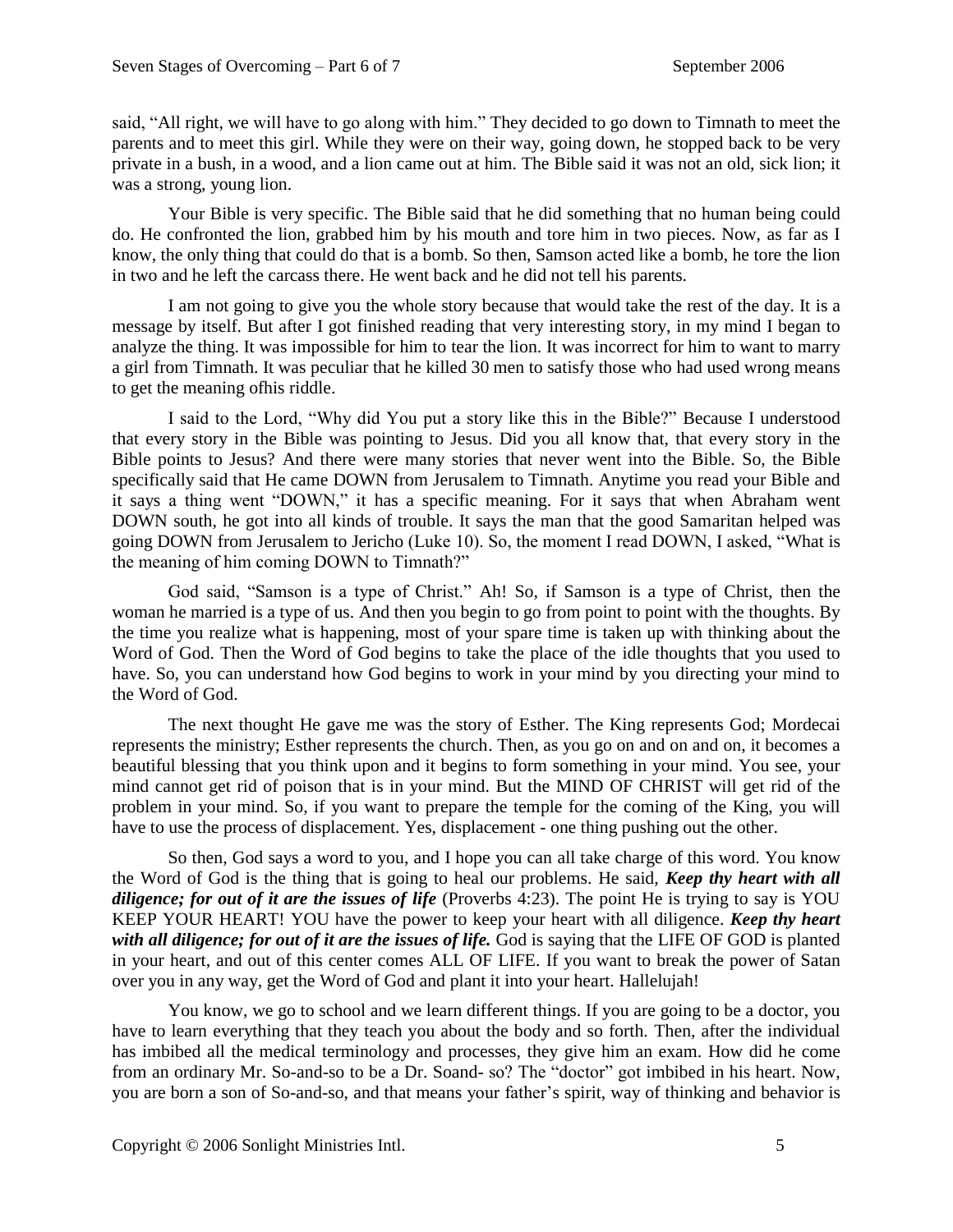part of you. But then, you are born again as a son of God, so you have to open up your heart so that godliness, "god-like-ness," gets into it. But when the godliness comes, it meets up with "Mr. Kluson." Now, somebody has got to go! Either "Kluson" or "God." Yes, and because we are born of "God," we have to give up "Kluson." We have to give up our parents, our inheritance and our heritage. This is what God means when He says that He is coming as a thief in the night, and you must be prepared (II Peter 3:10-14).

He says the way to be prepared is to eat strong meat (Hebrews 5:13-14). If YOU WANT TO BE A SON OF GOD, YOU HAVE TO STOP DRINKING MILK. Now, the next thing that will happen is that I will see on the internet that somebody says that duCille said we must stop drinking milk. Don't believe everything that you see on that internet. Oh yes. You would be shocked to see some of the things that they put up about me on the internet. "duCille says he talked to a demon and the demon went through the wall." That is on the internet. When you get on the internet, you had better look for good things, or else you will find a lot of trash there.

So, we are preparing the temple in Jerusalem for the coming of the King. You are the temple of the living God. You are the Jerusalem of God. Brethren, do you know that it is in the Bible that you are the Jerusalem of God? Let me see the hands of all those that know - so, those who didn't put up their hand, they don't know. Let's look at the scripture. As far as my memory can serve me, it is in Revelation. The scripture speaks of an angel calling to John and saying, "Come and let me show you the bride of Christ," and he showed John the new Jerusalem coming down out of Heaven. Revelation 21:9, *And there came unto me one of the seven angels which had the seven vials full of the seven last plagues, and talked with me, saying, Come hither, I will shew thee the bride, the Lamb's wife. 10And he carried me away in the spirit to a great and high mountain, and shewed me that great city, the holy Jerusalem, descending out of heaven from God…*

So he said, "Let me show you the bride, the Lamb's wife," and he showed John the city. Amen. Now, to give you further insight, go to verse 1. *And I saw a new heaven and a new earth: for the first heaven and the first earth were passed away; and there was no more sea. 2And I John saw the holy city, new Jerusalem, coming down from God out of heaven, prepared as a bride adorned for her husband. 3And I heard a great voice out of heaven saying, Behold, the tabernacle of God is with men, and he will dwell with them, and they shall be his people, and God himself shall be with them, and be their God.* So, since you know who the bride of Christ is, you also know who the new Jerusalem is. Praise God.

We are preparing the temple for the coming of Jesus Christ, and I hope you have gotten a good idea of how to begin to prepare your mind. Because, remember now, the Bible says, "For as a man thinketh in his heart, so is he" (Proverbs 23:7).

"For as a man thinketh in his heart, so is he." So, if you know this, what are you supposed to do to your children? Can you see with me what I am seeing? You can make your children think of God by the way you deal with them. Make it the main thing in your house that the children think of God in the right way. Go home and take away all the pictures and the statues of God, Jesus, Raphael, Uriel, whatever, and burn them. Throw them away. Begin to teach your children about Jesus Christ. Don't let them look at any programs that are going to lead them astray. Don't send them to any school that teachers are going to teach them sinful things. I remember they started to teach the little children, five years of age, about this one and this one bring forth this one. They were teaching them sex. Don't send your children to the devil to teach them. It is your problem now, because some of us didn't have that problem when we were kids. But God will show you what to do. Don't send your children to be taught by the devil.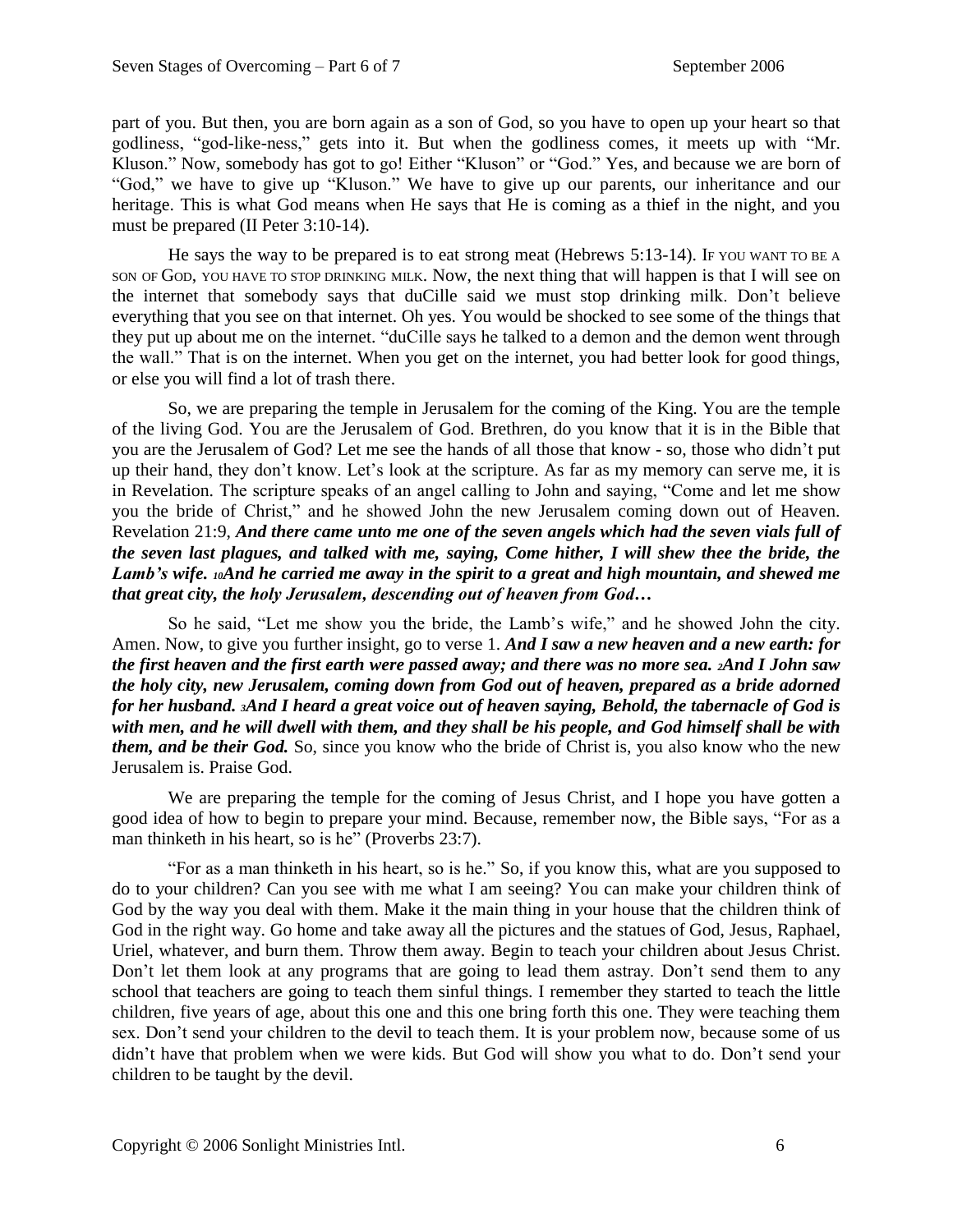"Out of your heart come the issues of life" (Proverbs 4:23). And if death is in your heart, death is going to come forth. "For as a man thinketh in his heart, so is he." That is the thought. Any way you think in your heart, that is the kind of person that you are.

**Martin Kluson:** We have these verses entirely different in the Czech Bible. The Slovak Bible and Russian Bible are okay, but the Hungarian Bible is also not good.

**duCille:** The different groups should have a time when they take the Greek and the Hebrew. There are enough books available that you don't have to know the language to study it and get the children involved. The world is trying to kill your children. The world is trying to kill the young people. This is the reason why we have so much destruction among the youth all over the world.

In Jamaica, the biggest gunmen are only 13, 14, 15 years old. They don't live to be 20. The children over in the Middle East are being taught to kill from when they are babes. Begin to teach your children about Jesus and about life, because this is what God is saying at this time, that we must prepare the temple for the coming of the Lord Jesus. Now, we do not know when Jesus is coming, but we know that we are in the tribulation and that the last part of the tribulation is going to be the worst and that we are not going to be raptured up. We are going to have to become overcomers in the tribulation, and when the destruction starts, we will have to be the people to help the other people who are suffering. That is why God has you here. Amen.

I don't know what God is going to do - if He will bring you together in a kind of a camp or what, so that you can serve and help people. I don't know if that is what God is doing. But within the next two years, God is going to make His plan clear to all the churches of God everywhere. These will be the two greatest years in the history of the world, because the world will be struggling for its life. In other words, I am saying to you that it is possible that the world could be destroyed and that every living creature could be destroyed on the face of the earth. And God said that except the fathers would come to the children and the children to the fathers, He would send a curse upon the earth to destroy the whole thing (Malachi 4:6).

Now, let me show you a scripture that tells you what I am saying so that you will have it in the Word of God. Go back to Matthew 24:21, *For then shall be great tribulation, such as was not since the beginning of the world to this time, no, nor ever shall be. 22And except those days should be shortened, there should no flesh be saved: but for the elect's sake those days shall be shortened.*  That means that God is saying that all flesh, man and beast, would be destroyed from the face of the earth, but for you. YOU are the instrument that God is going to use to stop the destruction. I believe that if an atomic war lasts more than three months, all human beings will be killed. But God said that in the midst of destruction, "I WILL GIVE POWER unto my two witnesses" (Revelation 11:3). Yes! The people of God will get together and say STOP to Satan! So, we do believe that God is calling us closer now than we have ever been before. I am showing you how God shows me, so that you can be prepared. The mind is the most important part of the whole equation. Begin now to think about Jesus. Not that you have not been thinking before, but I am asking you now to begin to concentrate! Every morning, take a Word of God, memorize it and keep repeating it all day, so that the world might be kept out of your mind.

Now, your mind affects your emotions, so that the way a man thinks is the way he feels. Now, God enters through the mind and I call the mind the eastern gate. If you read about the temple, you will see that the king enters through the eastern gate. The Jews believe it so much that they have sealed up the eastern gate in Jerusalem, for they believe that one day the Messiah will come through that eastern gate. They don't realize that the temple is the Body of Christ, and that Christ Jesus is coming through your eastern gate. So you need to repent of your mind. Go before God and say,